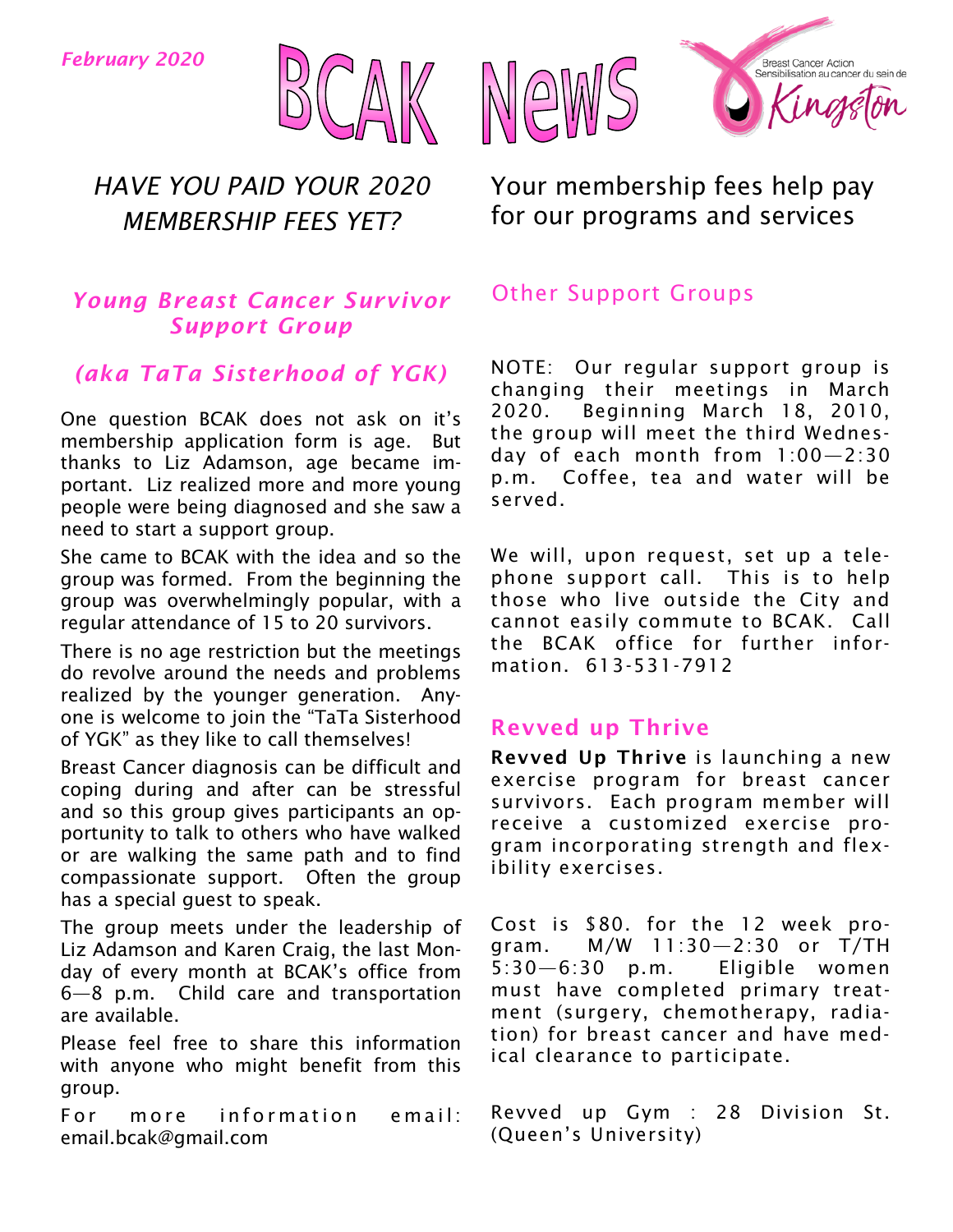## 2-MONTH CALENDAR OF BCAK EVENTS

### FEBRUARY:

| Tuesday 4th:    | 10:30-11:30 a.m.     | E              |
|-----------------|----------------------|----------------|
|                 | $5:30 - 6:30$ p.m.   | $\overline{C}$ |
| Wednesday 5th:  | $11:00 - 12$ noon    | Y              |
| Thursday 6th:   | $10:00 - 11:00$ a.m. | E              |
|                 | $12:30 - 1:15$       | $\overline{C}$ |
|                 | $6:00 - 7:00$ p.m.   | $\overline{C}$ |
| Monday 10th:    | $5:30 - 7:00$ p.m.   | F              |
| Tuesday 11th:   | 10:30-11:30 a.m.     | Е              |
|                 | $5:30 - 6:30$ p.m.   | $\mathsf{C}$   |
| Wednesday 12th: | $11:00 - 12$ noon    | Ý              |
| Thursday 13th:  | $10:00 - 11:00$ a.m. | E              |
|                 | $12:30 - 1:15$       | $\overline{C}$ |
|                 | $6:00 - 7:00$ p.m.   | $\overline{C}$ |
| Tuesday 18th:   | 10:30-11:30 a.m.     | E              |
|                 | $5:30 - 6:30$ p.m.   | $\mathsf{C}$   |
| Wednesday 19th: | $11:00 - 12$ noon    | Ý              |
| Thursday 20th:  | 10:30-11:30 a.m.     | E              |
|                 | $12:30 - 1:15$       | $\overline{C}$ |
|                 | $6:00 - 7:00$ p.m.   | $\overline{C}$ |
| Monday 24th:    | $6:00 - 8:00$ p.m.   | ١              |
| Tuesday 25th:   | 10:30-11:30 a.m.     | E              |
|                 | $5:30 - 6:30$ p.m.   | $\mathsf{C}$   |
| Wednesday 26th: | $11:00 - 12$ noon    | Ý              |
| Thursday 27th:  | 10:30-11:30 a.m.     | E              |
|                 | $12:30 - 1:15$       | $\overline{C}$ |
|                 | $6:00 - 7:00$ p.m.   | $\mathsf{C}$   |
| <b>MARCH:</b>   |                      |                |
| Tuesday 3rd:    | 10:30-11:30 a.m.     | E              |
|                 | $5:30 - 6:30$ p.m.   | C              |
| Wednesday 4th:  | $11:00 - 12$ noon    | Y              |
| Thursday 5th:   | 10:30-11:30 a.m.     | E              |
|                 | $12:30 - 1:15$       | $\mathsf{C}$   |
|                 | $6:00 - 7:00$ p.m.   | C              |
| Tuesday 10th:   | 10:30-11:30 a.m.     | Е              |
|                 | $5:30 - 6:30$ p.m.   | C              |
| Wednesday 11th: | $11:00 - 12$ noon    | Y              |
| Thursday 12th:  | 10:30-11:30 a.m.     | E              |
|                 | $12:30 - 1:15$       | C              |
|                 | $6:00 - 7:00$ p.m.   | C              |
| Tuesday 17th:   | 10:30-11:30 a.m.     | E              |
|                 | $5:30 - 6:30$ p.m.   | C              |
| Wednesday 18th: | $11:00 - 12$ noon    | Y              |
|                 | $1:00 - 2:30$ p.m.   | F              |
| Thursday 19th:  | 10:30-11:30 a.m.     | Е              |
|                 | $12:30 - 1:15$       | C              |
|                 | $6:00 - 7:00$ p.m.   | C              |

Exercise Class in the gym (survivors only) Dpen Exercise Class In the gym (all members) oga in the gym (survivors only) Exercise Class in the gym (survivors only) Dpen QiGong class (all members) ) open Yoga in the gym (all members) Regular Support Group Meeting Exercise Class in the gym (survivors only) Dpen Exercise Class in the gym (all members) oga in the gym (survivors only) Exercise Class in the gym (survivors only) )pen QiGong class (all members) Open Yoga in the gym (all members) Exercise Class in the gym (survivors only) Open Exercise Class in the gym (all members) 'oga in the gym (survivors only) Exercise Class in the gym (survivors only) Open QiGong class (all members) Open Yoga in the gym (all members) Oung Support Group Meeting (TaTa Sisterhood of YGK) Exercise Class in the gym (survivors only) Dpen Exercise Class In the gym (all members) oga in the gym (survivors only) Exercise Class in the gym (survivors only) Dpen QiGong class (all members) Open Yoga in the gym (all members)

Exercise Class in the gym (survivors only) Open Exercise Class In the gym (all members) oga in the gym (survivors only) Exercise Class in the gym (survivors only) Dpen QiGong class (all members) Open Yoga in the gym (all members) Exercise Class in the gym (survivors only) Open Exercise Class in the gym (all members) oga in the gym (survivors only) Exercise Class in the gym (survivors only) Open QiGong class (all members) Open Yoga in the gym (all members) Exercise Class in the gym (survivors only) Dpen Exercise Class in the gym (all members) oga in the gym (survivors only) **Regular Support Group Meeting** Exercise Class in the gym (survivors only) Open QiGong class (all members) 6:00—7:00 p.m. Open Yoga in the gym (all members)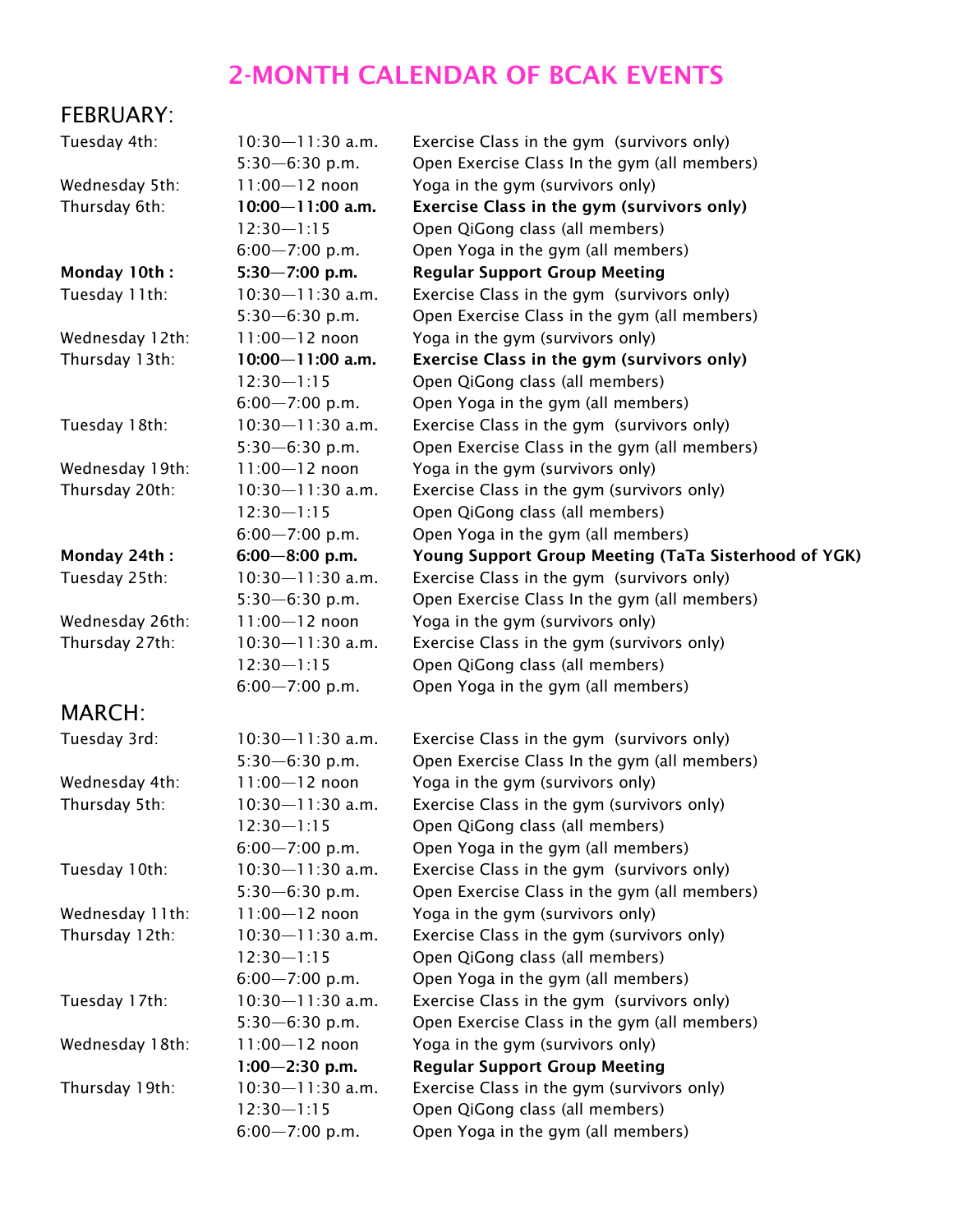#### March Calendar of BCAK Events, cont.

| Tuesday 24th:   | $10:30 - 11:30$ a.m. | Exercise Class in the gym (survivors only)           |
|-----------------|----------------------|------------------------------------------------------|
|                 | $5:30 - 6:30$ p.m.   | Open Exercise Class In the gym (all members)         |
| Wednesday 25th: | $11:00 - 12$ noon    | Yoga in the gym (survivors only)                     |
| Thursday 26th:  | $10:30 - 11:30$ a.m. | Exercise Class in the gym (survivors only)           |
|                 | 12:30—1:15           | Open QiGong class (all members)                      |
|                 | $6:00 - 7:00$ p.m.   | Open Yoga in the gym (all members)                   |
| Monday 30th:    | $6:00 - 8:00$ p.m.   | Young Support Group Meeting (TaTa Sisterhood of YGK) |
| Tuesday 31st:   | $10:30 - 11:30$ a.m. | Exercise Class in the gym (survivors only)           |
|                 | $5:30 - 6:30$ p.m.   | Open Exercise Class In the gym (all members)         |

## *UPCOMING BCAK EVENTS*

*Saturday, April 18th* BCAK will host a Health & Wellness Fair at the Salvation Army Church on Centennial and Taylor Kidd. This is a great venue—it's central and there's lots of parking and they have a gym that is perfect for exhibitions.

For more information on the Fair and information on how to become an exhibitor, email : email.bcak@gmail.com

# Health & Wellness Fair Saturday April 18, 2020

Salvation Army Citadel 816 Centennial Drive Kingston, ON

## Everyone Welcome! Open to the Public 1:00—4:00 pm

\* NO Admission Fee \* Plenty of Free Parking Available

Come join us for an opportunity to meet local businesses in health related fields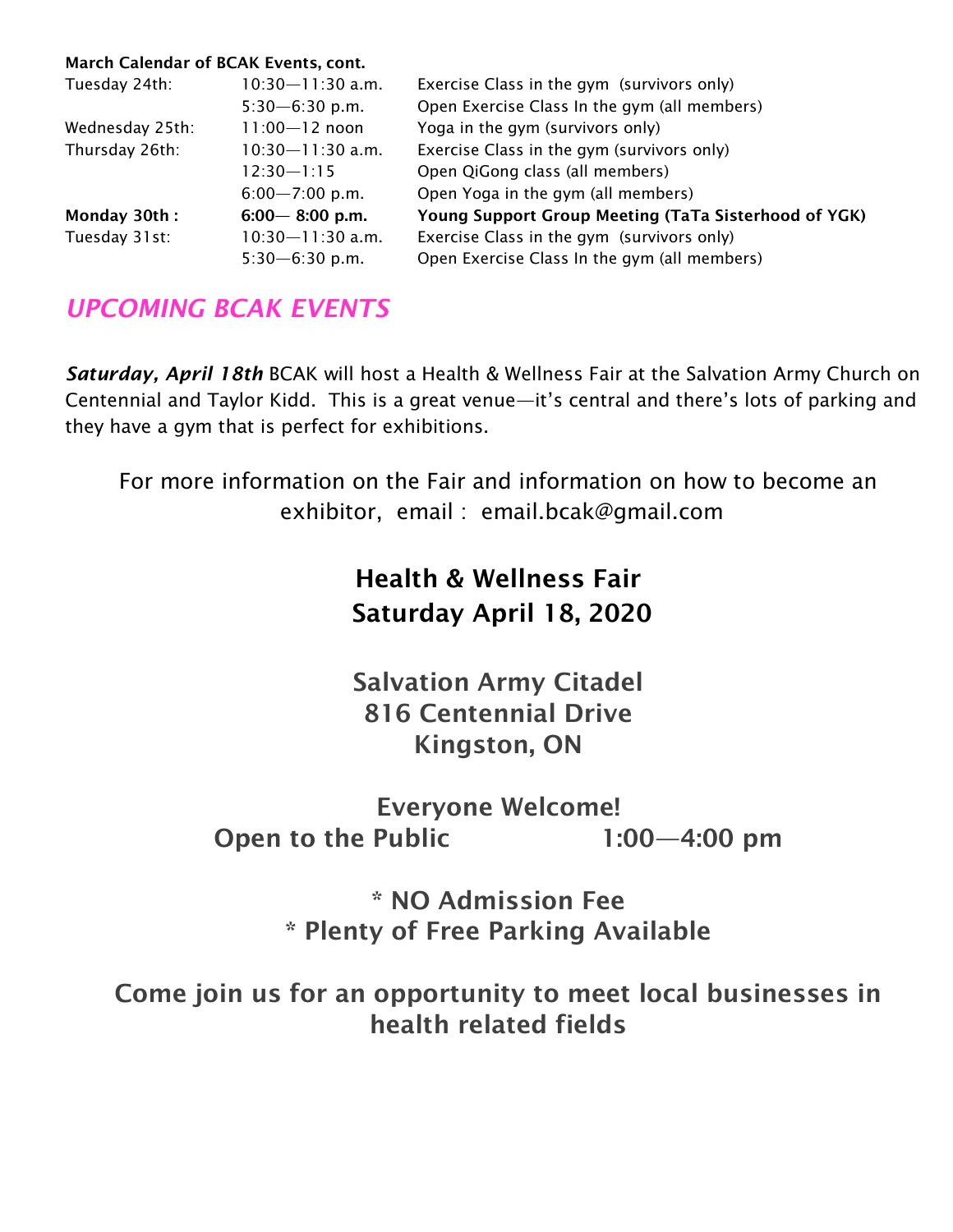## Health and Wellness Fair Exhibitor Information and Application

Exhibition spaces are eight feet long by either eight or 10 feet deep. Two chairs are provided for each space and additional chairs are available upon request.

Nothing can be glued, taped, or tacked on the walls.

No burning of candles will be permitted.

The Salvation Army and Breast Cancer Action Kingston may not be held liable for any type of damages. This also includes people assisting businesses loading and unloading.

Vendors may sell items or memberships.

All vendors are invited to donate an item of your product or service for a raffle table of which all proceeds will go towards BCAK programs.

**Businesses must have their** contract, along with payment in full, to Breast Cancer Action Kingston by March 1st, 2020 in order to guarantee a space.

Confirmation of receipt of your contract will be sent to the email address listed on the

| <b>EXHIBITOR AGREEMENT</b>                                            |                                                                                                                              |
|-----------------------------------------------------------------------|------------------------------------------------------------------------------------------------------------------------------|
| Name: (Print)                                                         |                                                                                                                              |
| Company Name:                                                         |                                                                                                                              |
| <b>Contact Address:</b>                                               |                                                                                                                              |
|                                                                       |                                                                                                                              |
|                                                                       |                                                                                                                              |
| I wish to rent: Please indicate # required                            |                                                                                                                              |
|                                                                       |                                                                                                                              |
| $8x8$ table $(525)$ # $\qquad \qquad$ 5                               |                                                                                                                              |
| Brief Description of your Business/Service:                           |                                                                                                                              |
| Do you need electric? Yes______ No_____                               |                                                                                                                              |
| Any special requests? We will try to accommodate as many as possible. |                                                                                                                              |
|                                                                       |                                                                                                                              |
| LIABILITY RELEASE                                                     |                                                                                                                              |
|                                                                       | I /We agree that Breast Cancer Action Kingston and the Salvation Army are not liable and/or responsible for any damage       |
|                                                                       | and/or injuries in assisting in transporting crafts, display units, and/or any items related to the Show. I/We also agree to |
| abide by the restrictions printed on the opposite page.               |                                                                                                                              |
|                                                                       |                                                                                                                              |